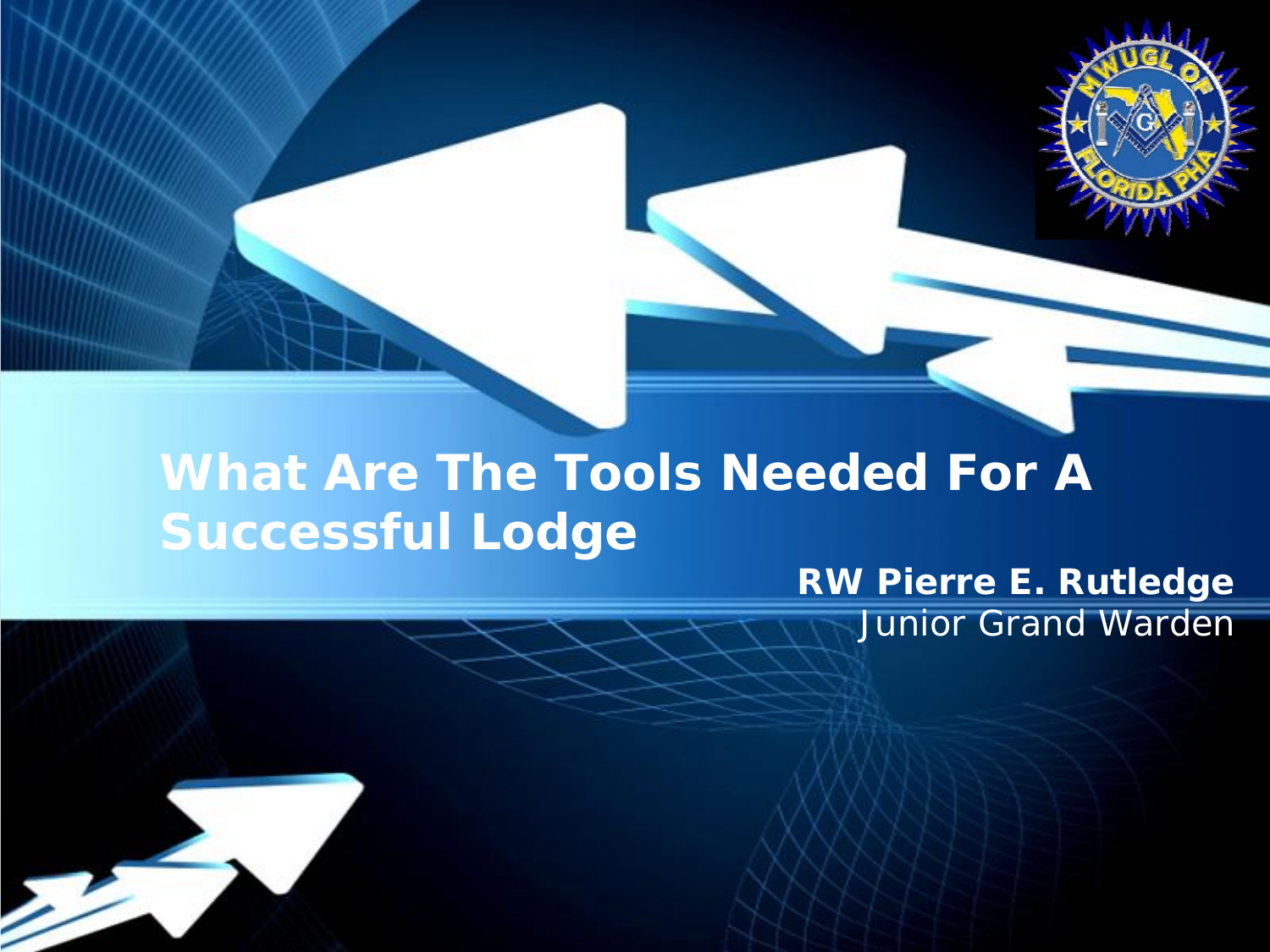# **Meeting Structure:**

• How long is your Lodge meeting?

- $\triangleright$  What are the items that typically appear on your agenda?
- $\triangleright$  It is important that peace, love, and unity is maintained within the Lodge, so keeping like-minded individuals in will keep this going.

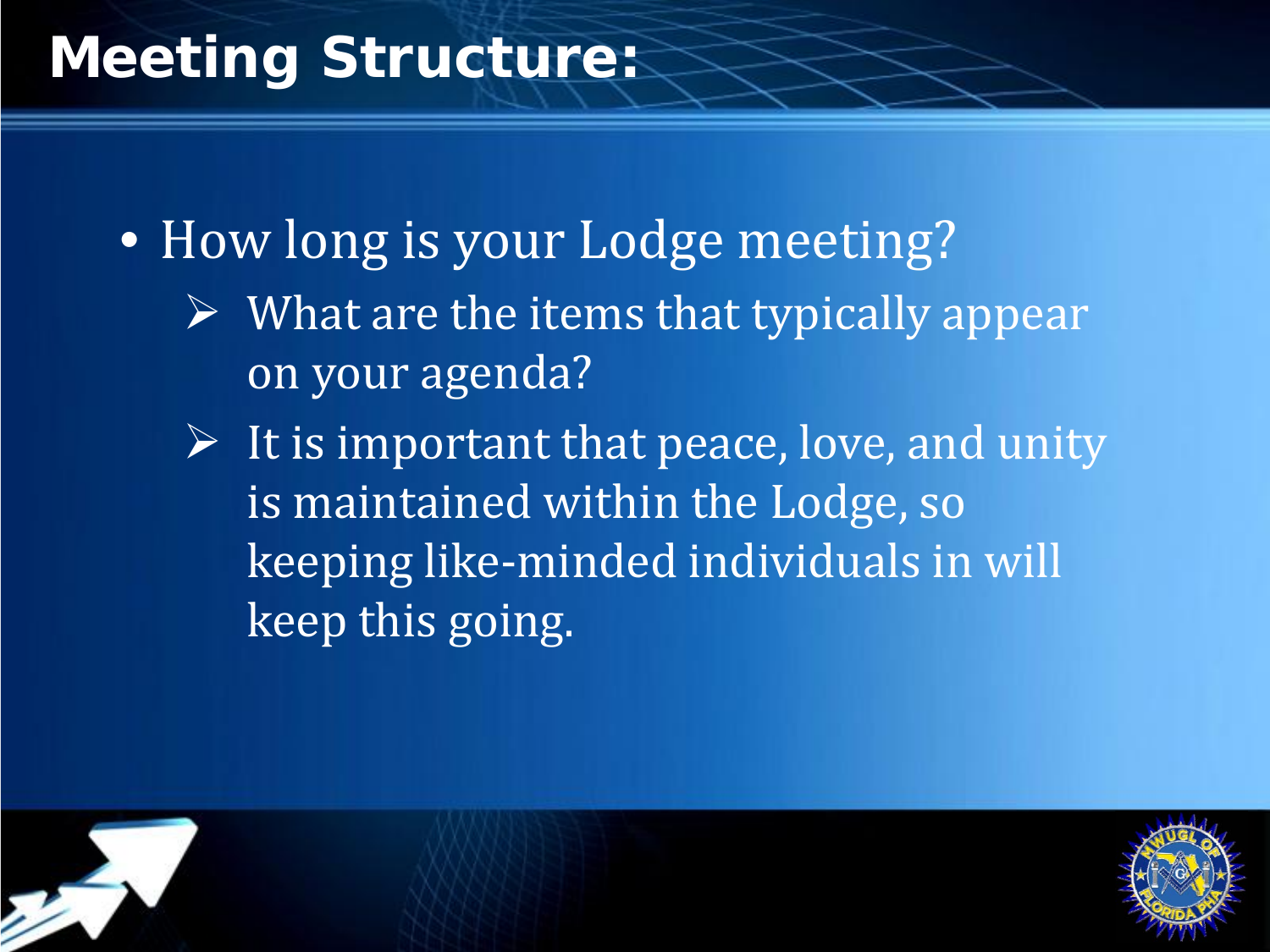# **Meeting Structure:**

• The Importance of Setting an Agenda

- $\triangleright$  Proper agenda setting allows for efficient meetings. Typically the better run your meetings the higher your attendance.
- Officers should be familiar and on one accord with the agenda prior to a meeting.
- Presentation is important, your Lodge should have a consistent Letterhead and format to appear professional.



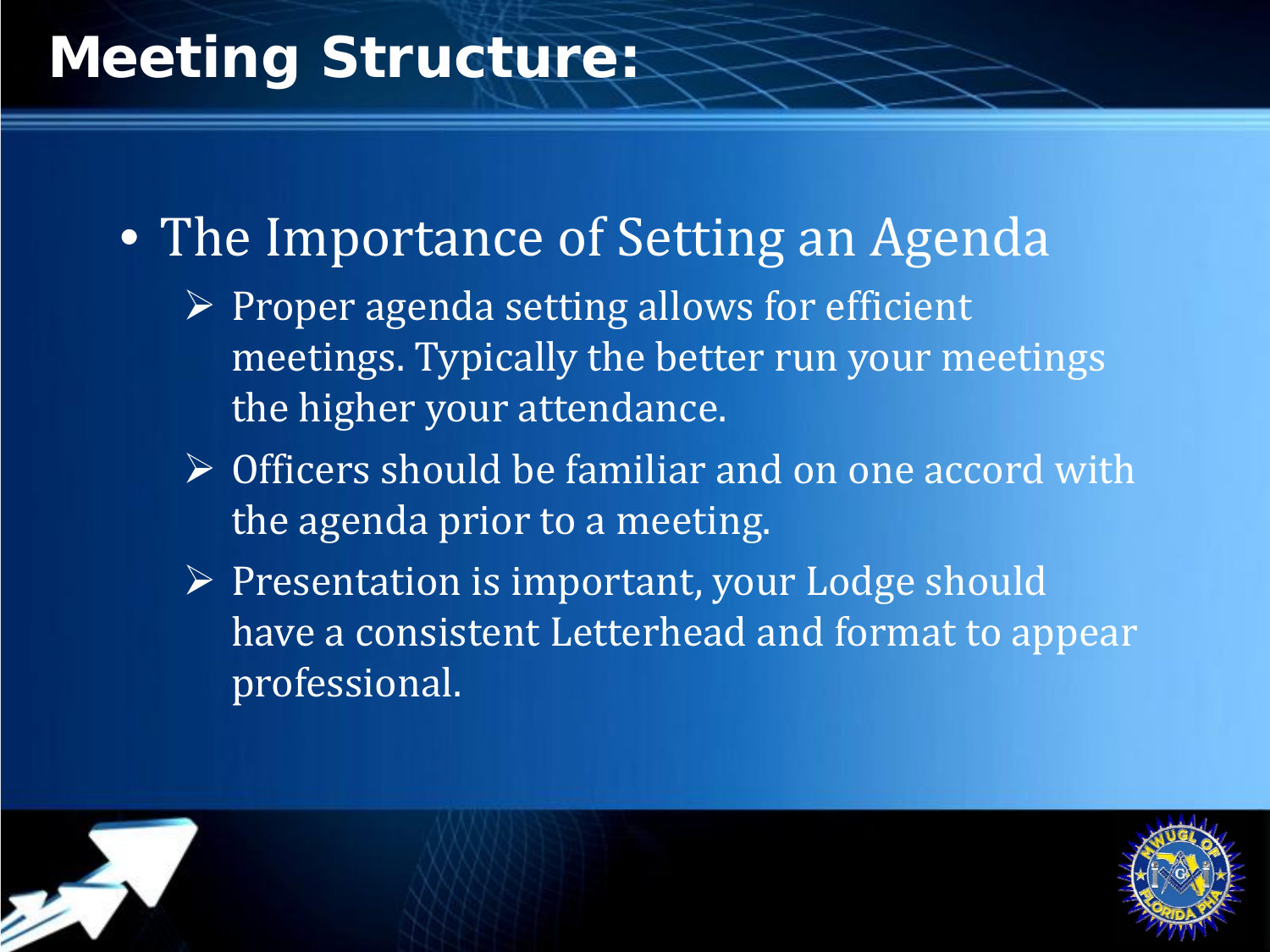# **Robert's Rules of Order**

- In order to ensure efficiency it is important that your Lodge is well versed in Robert's Rules of Order. ▶ Robert's Rules Cheat Sheet  $\triangleright$  Commonly misused rules
	- $\triangleright$  Ultimately the Worshipful Master governs the Lodge and not parliamentary law.



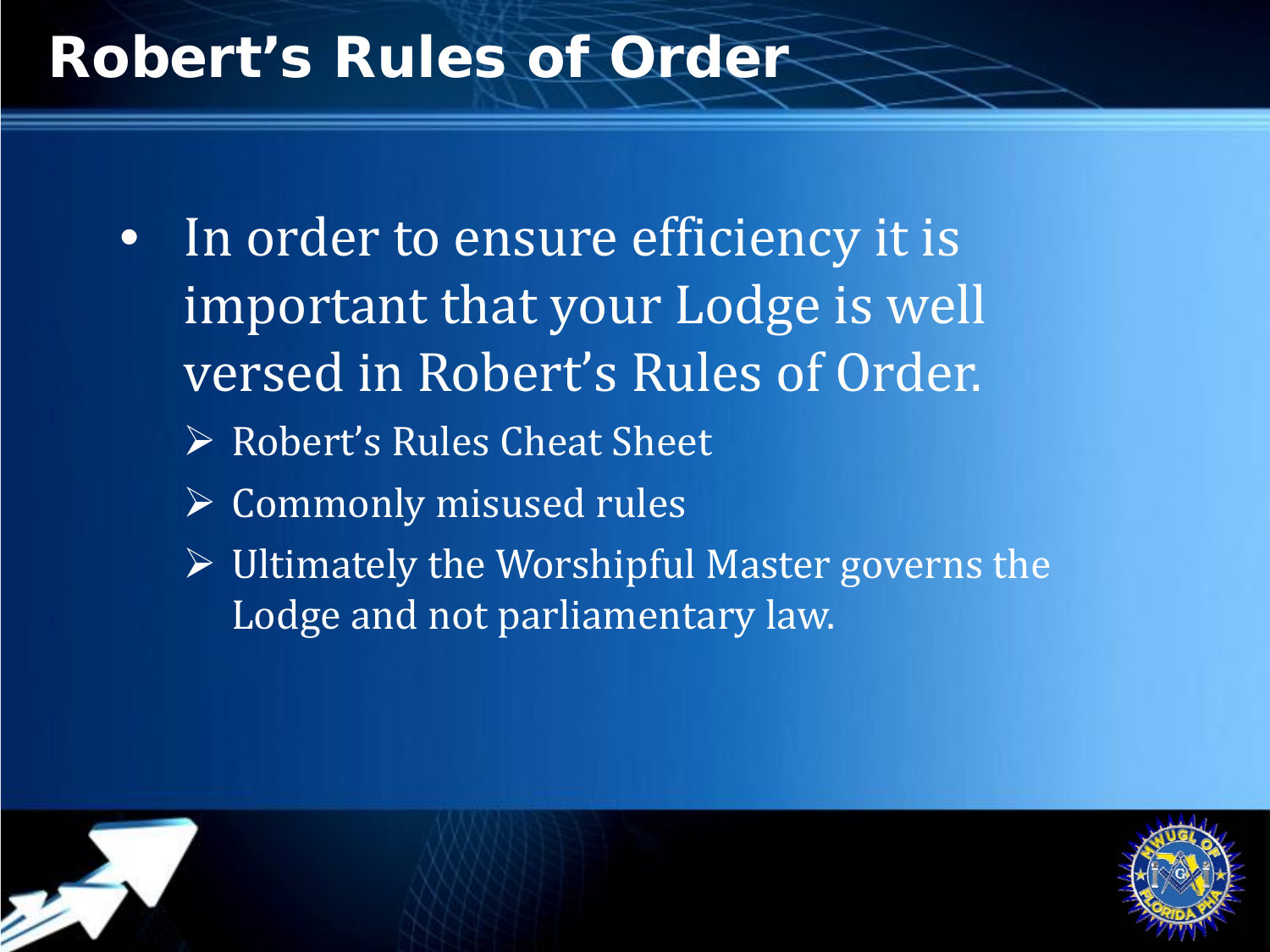# **Minutes of the Meeting**

- Minutes should reflect all important business conducted during the meeting.
	- An absent member should be able to know everything that they have missed just by reading the minutes.
	- $\triangleright$  Any items that require voting should be noted in the minutes.
	- $\triangleright$  Printing minutes beforehand expedites the process of passing them.

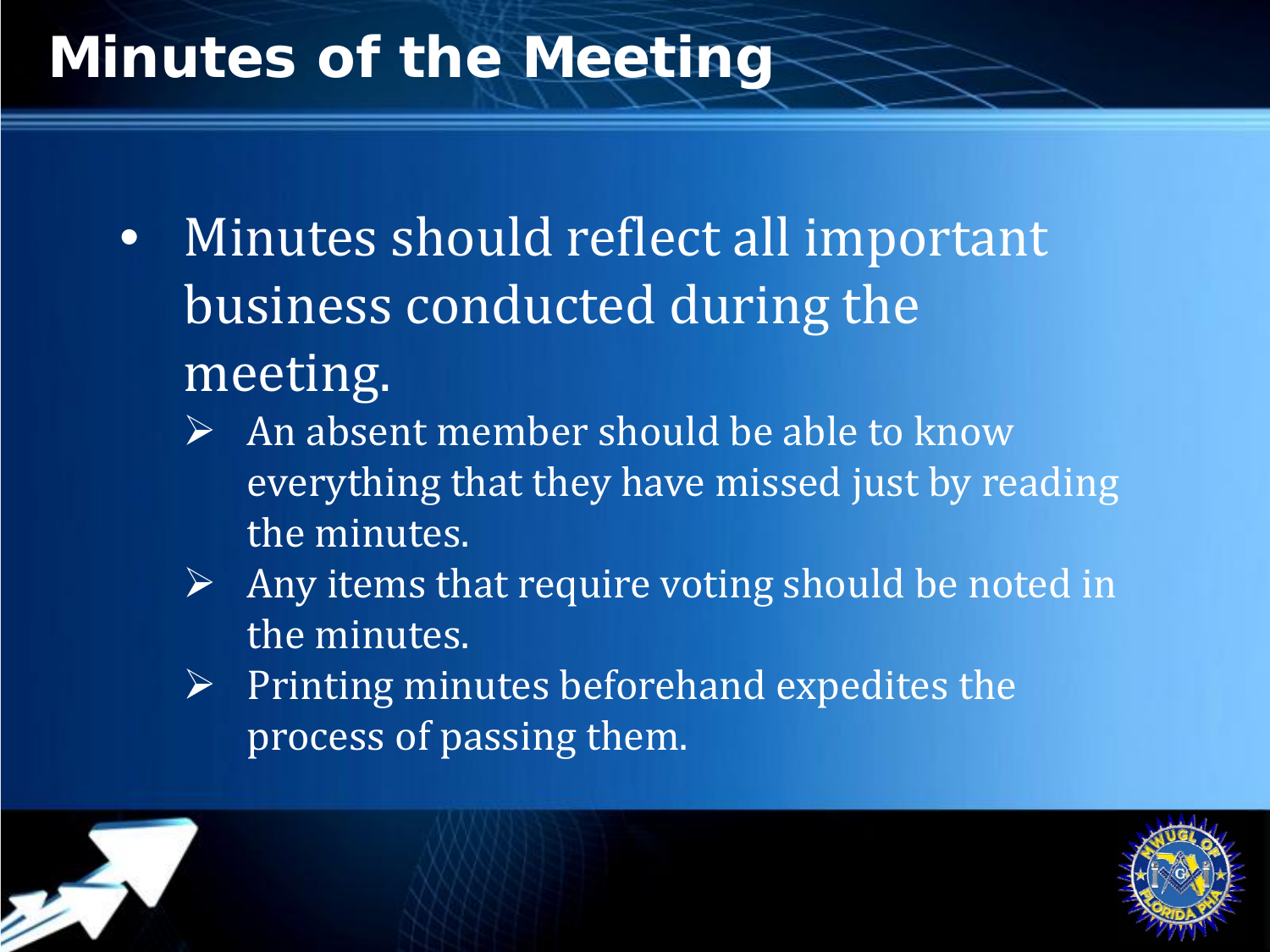# **Administrative Items**

## • Auditing of Records

- $\triangleright$  A detailed audit of the records of the Lodge should be made every year, prior to election of officers.
- Auditing should be done on a quarterly basis to ease the annual audit process.
- $\triangleright$  The report of the auditing committee should be attached to the minute book of the Lodge as part of the business of the Lodge.



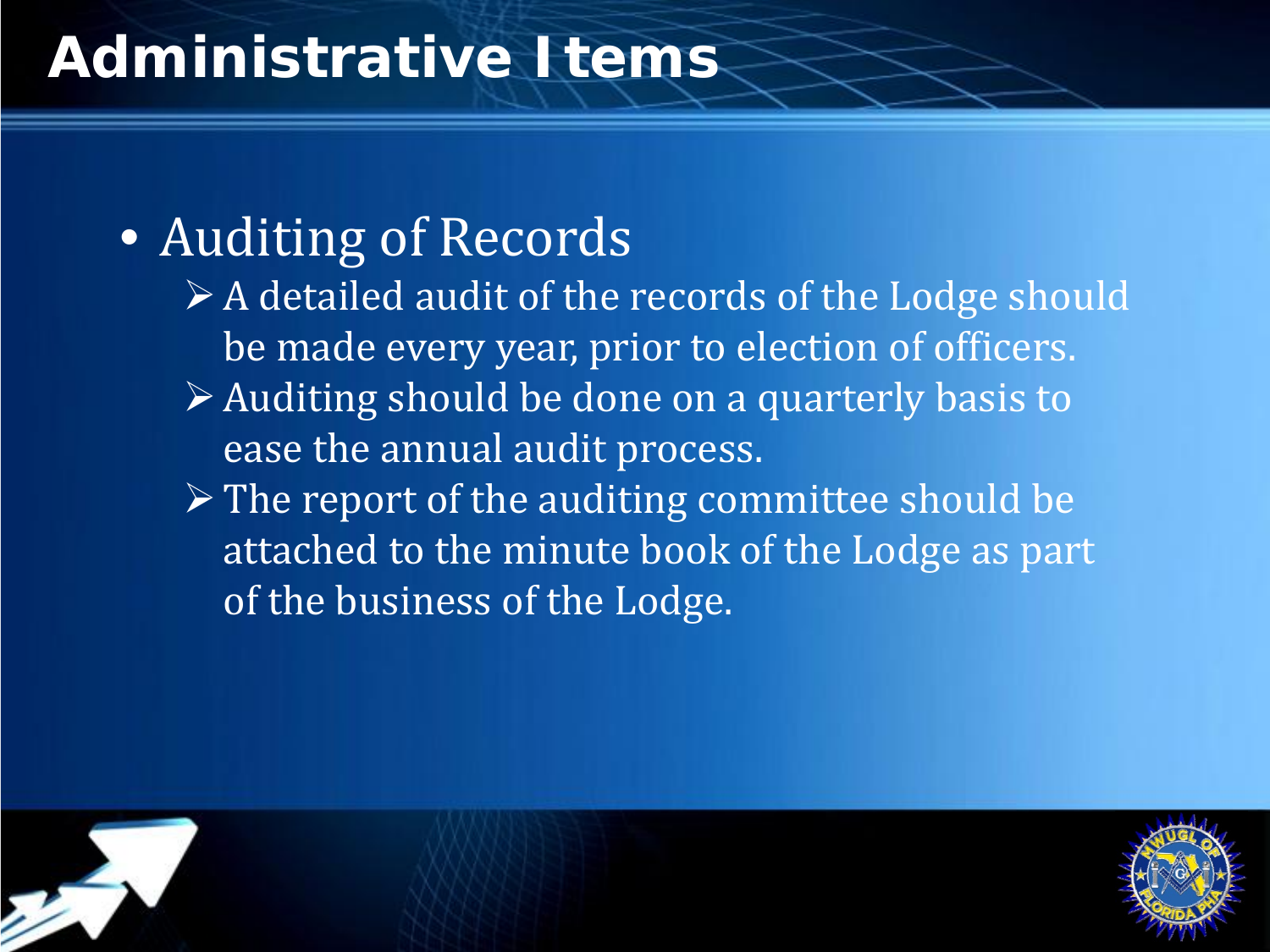# **Community Involvement**

- Ability to identify Community stakeholders
- Being visible in the Community
- Volunteering
- Having members who are also involved in the Community. i.e. Clergy, Elected Officials
- Become INVESTED in your Community
- KOP Knights of Pythagoras

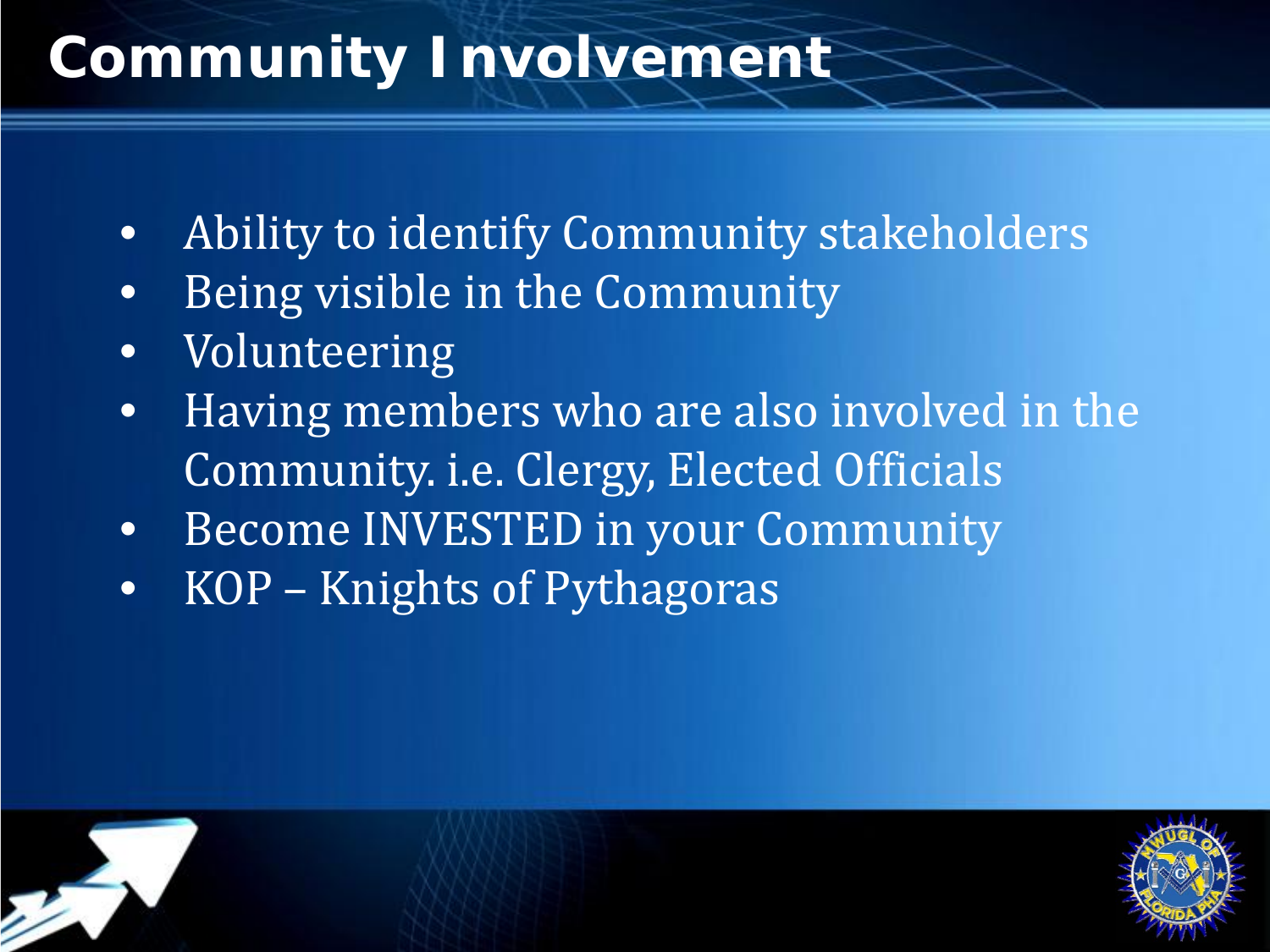# **Effective Use of Technology**

• With the advent of technology in our everyday lives a Lodge's successful use of technology has become paramount.

 $\triangleright$  Email **≻ Conference Calling ≻ Call Services. i.e. Calling Post** 



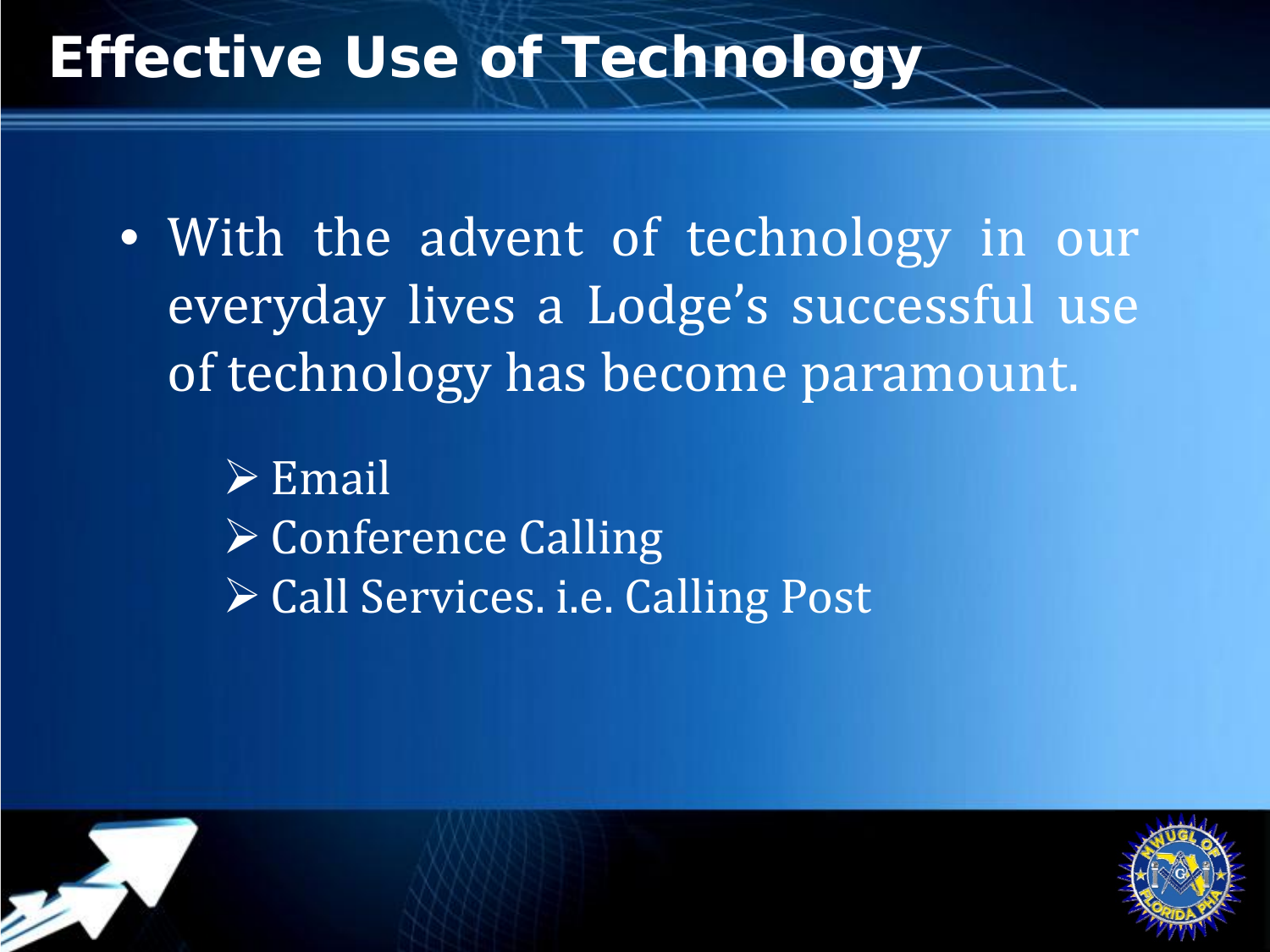# **Wrap-up**

 $\triangleright$  In planning your meeting, presentation and preparation are everything! Make sure that officers are all on one accord prior to the meeting.

- Ensure that Lodge records are audited on a regular basis.
- Adhere to the rules of proper Masonic Etiquette to give your meeting the respect that it deserves!

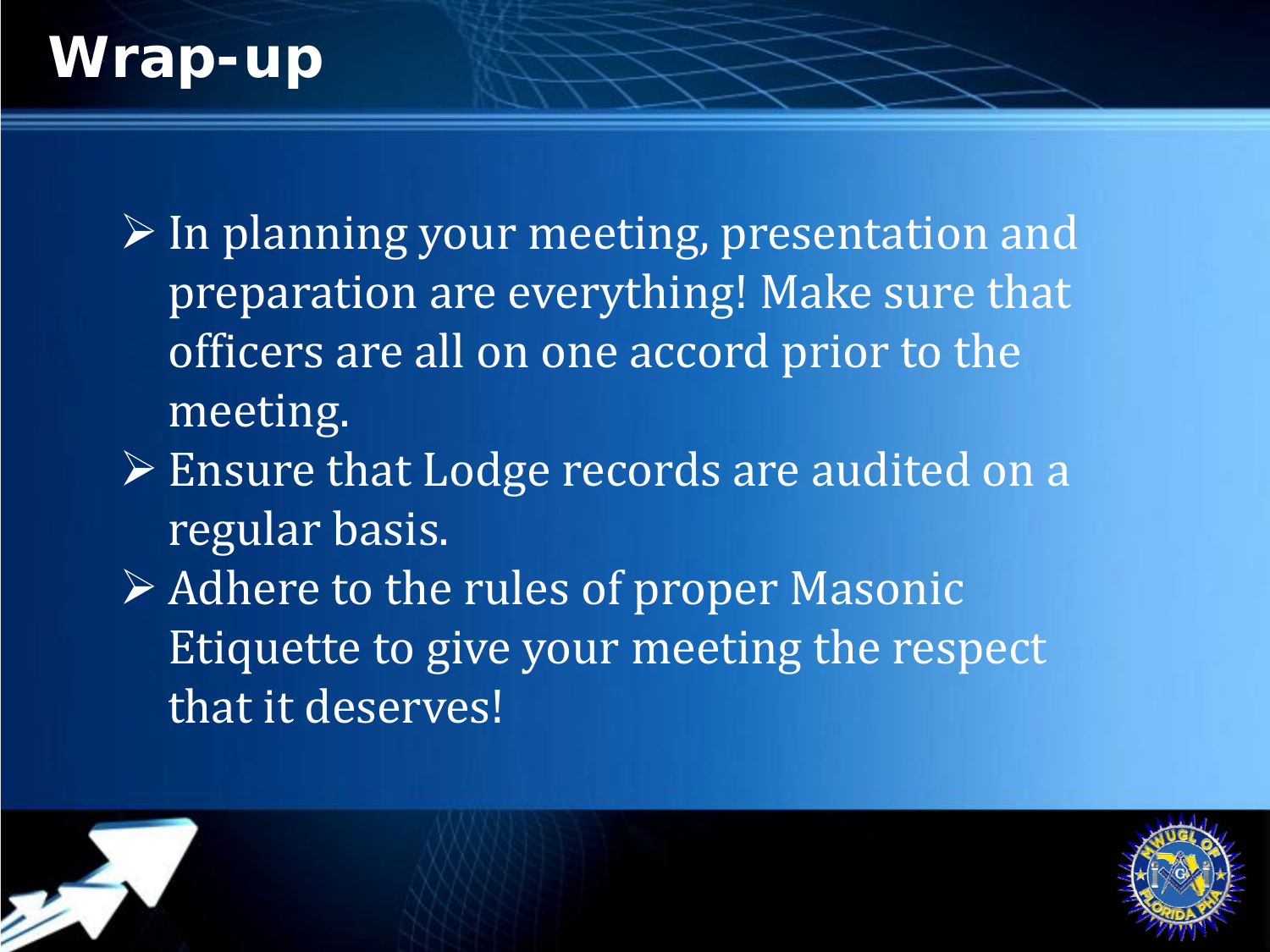# **Questions & Answers**